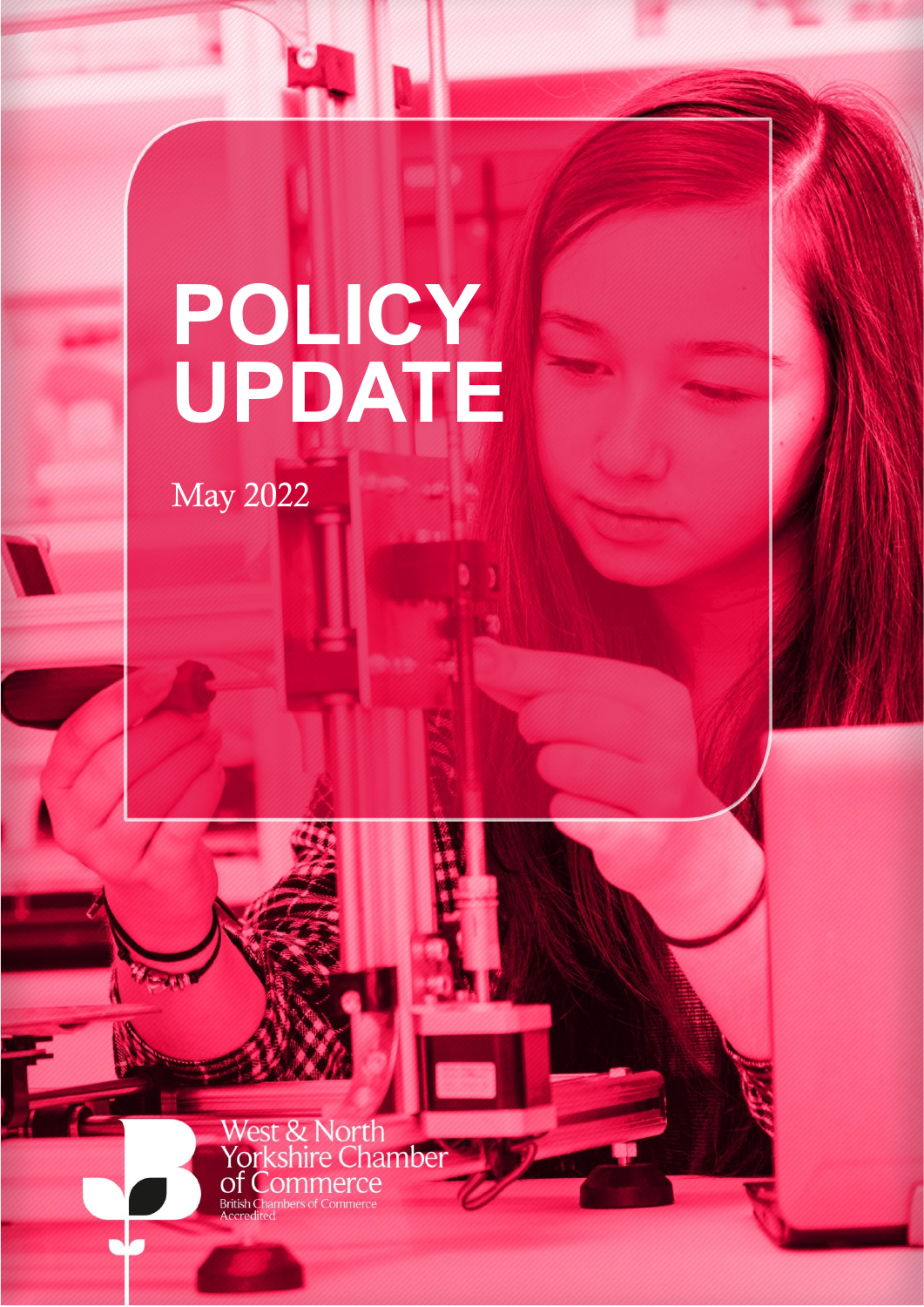## **POLICY UPDATE : MAY 2022**

### **Regional / National**

**Skills –** The Department for Education has put out a call for expressions of interest from employer representative bodies (ERB) to lead the Local Skills Improvement Plans for up to 40 English economic regions. The Chamber will be looking to submit EOIs for West Yorkshire MCA and York & North Yorkshire LEP areas. [LSIPs](https://assets.publishing.service.gov.uk/government/uploads/system/uploads/attachment_data/file/1072409/Local_skills_improvement_plans_-_application_guidance_for_expressions_of_interest_for_the_designation_of_the_employer_representative_bodies.pdf) will be employer led and aim to identify skills needed by firms and direct colleges and training providers with their delivery

**Skills (2)** – The Chamber has been selected as the designated ERB for submissions by West Yorkshire Consortium of Colleges and the York & North Yorkshire Colleges Network into the round 2 [Strategic Development Fund.](https://www.gov.uk/guidance/skills-accelerator-apply-now) This is significant as it will aid the Chamber's bid to lead LSIPs in the 2 locations.

**Skills (3) –** The Chamber met with the Department for Work & Pensions to discuss Way to [Work,](https://jobhelp.campaign.gov.uk/way-to-work/) a new initiative to help employers with their recruitment needs.

**Transport** – The Chamber met with Rail Minister, Andrew Stephenson MP to discuss and share the views of members around the fall out from the Integrated Rail Plan and the proposed consultation about how to bring HS2 trains into Leeds following the cancellation of the eastern leg.

**Transport (2)** – The Chamber penned the British Chamber of Commerce's HS2 Spring Review submission on behalf of the Chamber Network.

## **Bradford**

**City of Learning** – the Chamber is involved in a focus group being led by Bradford Council on the potential awarding of 'City of Learning' status by the Royal Society of Arts. The policy team, Bradford Council and other key stakeholders such as education institutions met with RSA representatives to discuss local education and skills initiatives and issues and more discussion are due over the summer.

**Property Sector & Infrastructure** – Bradford Chamber's Property Forum was attended by circa 40-plus business people, who heard about 'One City Park', what 'Levelling Up' might do for Bradford District, and the latest regeneration and infrastructure projects. It was the first in-person BPF in more than two years.

**Skills Month** – Plans continue to be developed for a Bradford Skills Month in October. This brings together Bradford Manufacturing Weeks, Teck Week and Care/Healthcare, with lots of activities and events promoted to young people.

**MPs** – The team were represented at a business breakfast with Philip Davies in May.

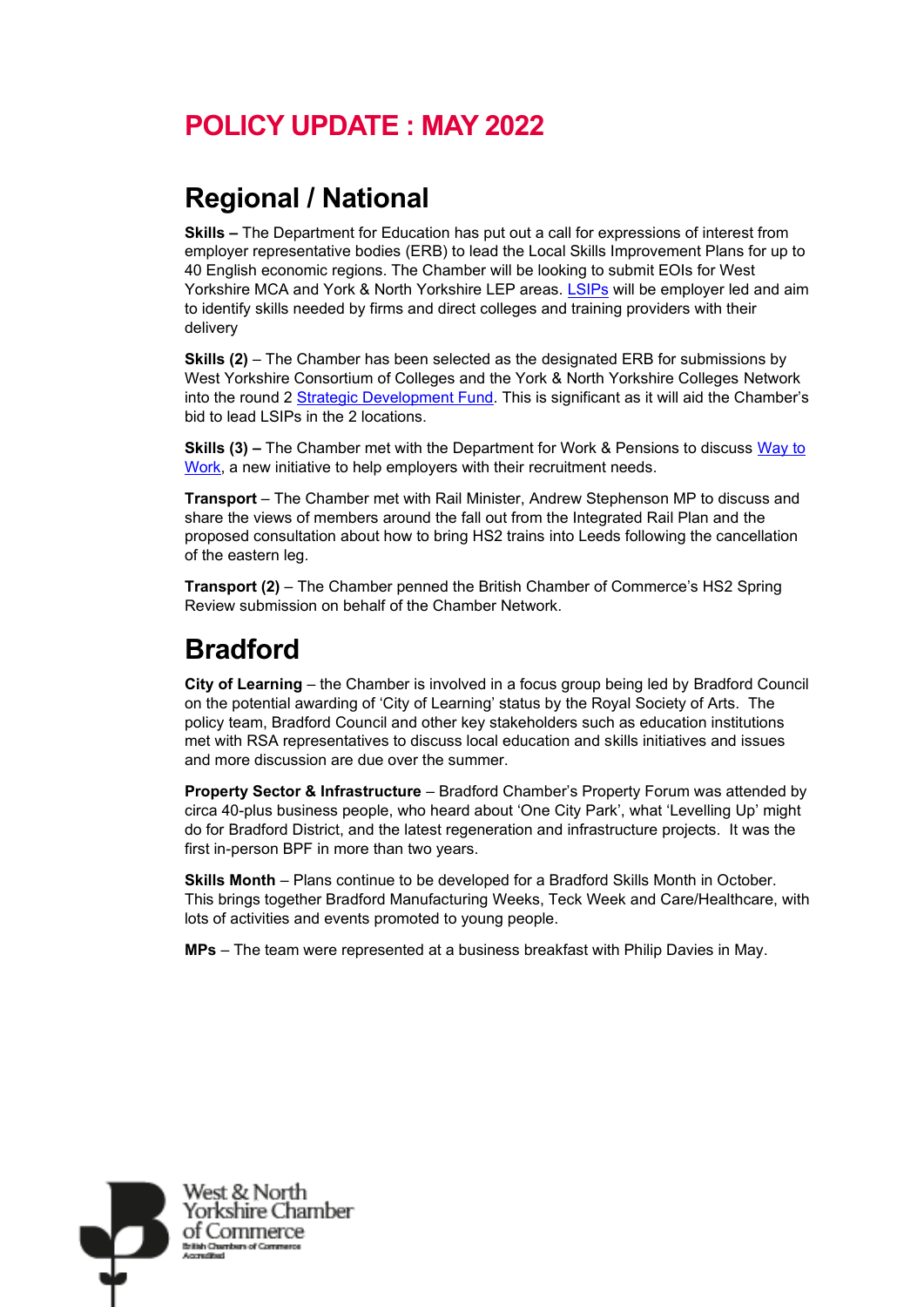#### **Leeds**

**Leeds Leadership Group** – the LLG met with Mike Hawking, Chief of Staff for Mayor of West Yorkshire Tracy Brabin. Mike shared details of the mayor's first 12 months in office and the initiatives which she has championed. The group had the chance to discuss the next 12 months and the expectations of business.

**Skills –** The LLG also heard from Eve Roodhouse, Chief Officer Culture & Economy at Leeds City Council about the proposed Future Talent Leeds strategy. The Chamber has contributed to this as a member of the strategic steering group and members were able to hear the final draft ahead of its publication later in the summer.

**Skills (2)** – The Chamber chaired a WYCA Higher Level Skills round table which was attended by regional manufacturers in Leeds. The meeting shared insight into the impacts of Industry 4.0, net-zero and customer needs on the future of skills needed.

**Leeds Beckett University** – The Chamber accepted a role to sit on an advisory panel for Leeds Beckett University, shaping the development of internship programmes and Masters courses.

**Waterfront** – The Leeds Waterfront Group was restarted in May following it being paused during Covid. The group agreed to review the Waterfront Charter and also heard about plans for extending the Leeds BID area to take in the South Bank when it comes up for renewal in 2025.

**Digital** - The Chamber attended the Leeds Digital Forum, engaging with the local tech sector in the interest of the Chamber's increasing role within the regional industry.

### **York & North Yorkshire**

**Planning –** The Chamber gave evidence into the York Local Plan hearings which took place in May. Our position is that the Local Plan needs to acknowledge the need for more office and employment land allocations along with housing numbers which will enable more affordable homes to retain young professionals in the city.

**Property Forum** – The York Property Forum met at newly refurbished Guildhall. Built in the 15<sup>th</sup> century, the building took significant damage from bombing in WW2 but has now been upgraded and will be a home for start-up businesses, working with the University of York

**Inward Investment** – The Chamber has sent in letters of support to the Secretary of State for Transport for City of York to be the preferred location of proposed headquarters for Great British Rail.

## **Media Coverage**

**May:** <https://share.coveragebook.com/b/1c17d4f7900b2459>

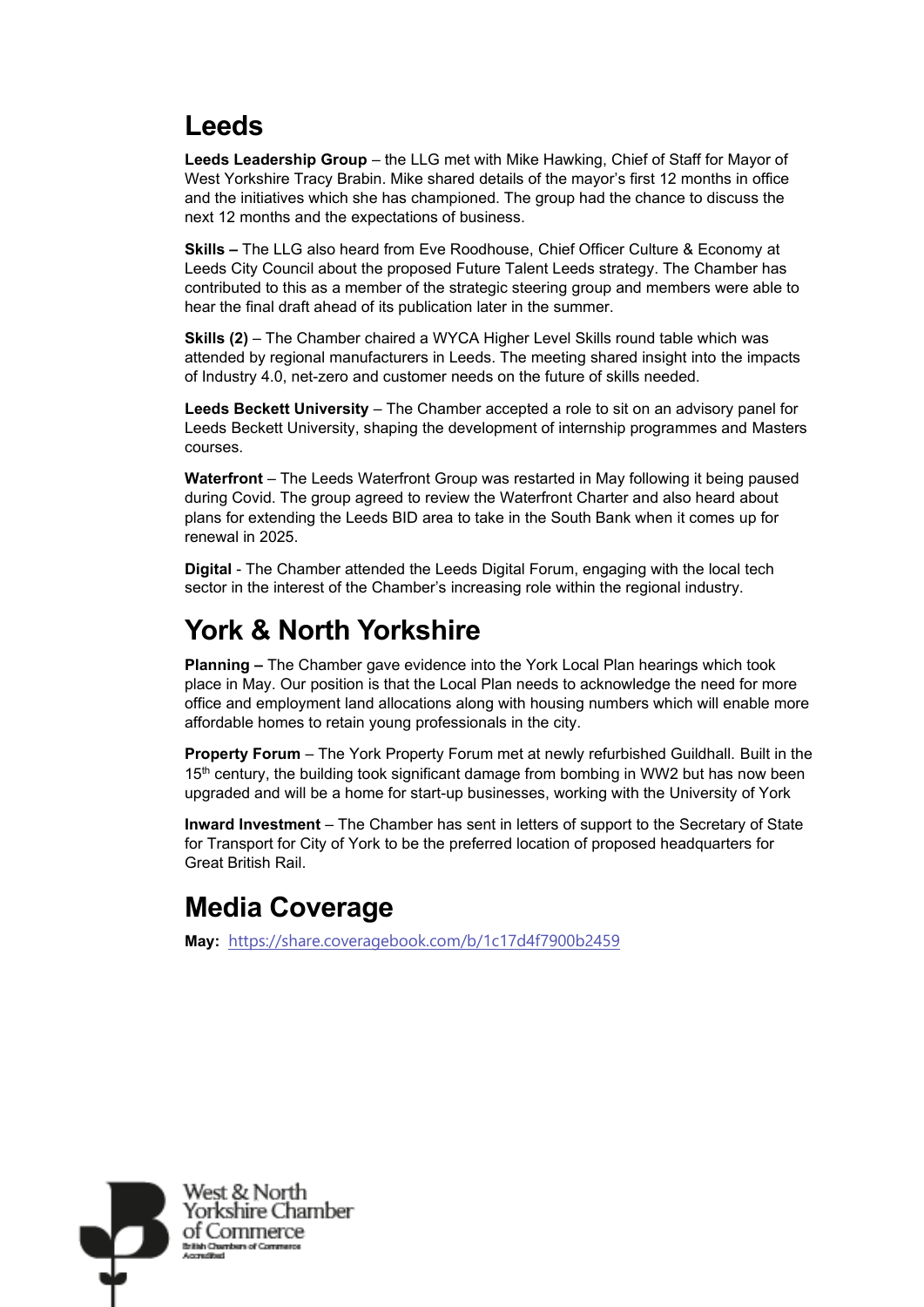# **Stakeholder Meetings**

**(Plus 10 meetings with members on 'future workforce and engaging schools' topic listed above)**

| Date     | <b>Stakeholder meeting</b>                                      |  |
|----------|-----------------------------------------------------------------|--|
| 04-05-22 | <b>BCC Transport Policy Group</b>                               |  |
| 04-05-22 | Leeds Digital Forum                                             |  |
| 05-05-22 | Leeds Manufacturing Festival review                             |  |
| 05-05-22 | Leeds Waterfront Committee                                      |  |
| 05-05-22 | Meeting with WYCA skills policy team re LSIPs                   |  |
| 05-05-22 | Meeting with Department for Levelling Up, Communities & Housing |  |
| 06-05-22 | Meeting with Chris Lane, NHS Hospitals Build Programme Manager  |  |
| 05-05-22 | Meeting re YNY colleges SDF bid                                 |  |
| 06-05-22 | Bank of England Stakeholder Engagement                          |  |
| 09-05-22 | Meeting with Department for Education                           |  |
| 09-05-22 | Meeting with WYCA                                               |  |
| 09-05-22 | UK In A Changing Europe webinar - UK-EU Future Relations        |  |
| 10-05-22 | Meeting with Department for Work & Pensions                     |  |
| 10-05-22 | Meeting with WYCA                                               |  |
| 10-05-22 | <b>BPF Steering Group</b>                                       |  |
| 10-05-22 | Meeting with York St John University                            |  |
| 11-05-22 | York Local Plan inquiry - Economy                               |  |
| 11-05-22 | Meeting with Leeds Beckett University                           |  |
| 12-05-22 | York Local Plan Inquiry - Housing                               |  |
| 12-05-22 | WYCA Higher Level Skills for Manufacturing round table          |  |
| 12-05-22 | Meeting with Jason Longhurst, Bradford Council                  |  |
| 12-05-22 | <b>Bradford Skills Month Focus Group</b>                        |  |
| 13-05-22 | Meeting with YNY LEP re tech group initiative                   |  |
| 13-05-22 | Leeds Rail Programme Board                                      |  |
| 13-05-22 | Morley Town's Fund - Education Skills sub-group                 |  |
| 13-05-22 | Philip Davies MP Business Breakfast                             |  |
| 14-05-22 | Meeting with Leeds Council regarding Active Travel              |  |
| 16-05-22 | Centre for Cities seminar - Levelling Up: 100 Days On           |  |
| 17-05-22 | Meeting with Guardian/Observer Senior Economics Correspondent   |  |



West & North<br>Yorkshire Chamber of Commerce<br>Annih Chamban of Commerce<br>Accruited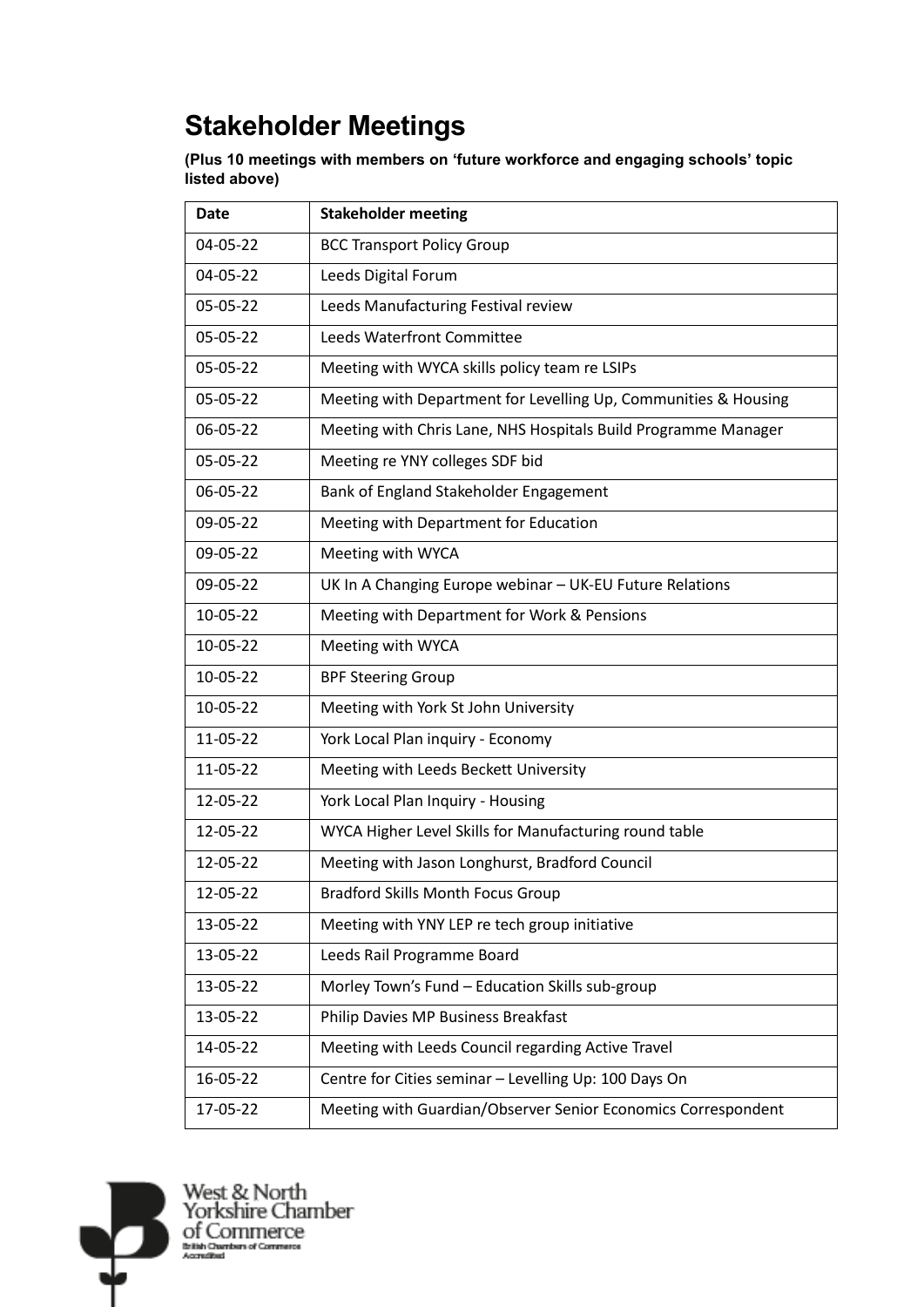| 17-05-22 | Simon Dew, Muse Developments re One City Park & BPF event                       |  |
|----------|---------------------------------------------------------------------------------|--|
| 18-05-22 | Morley Towns Fund - main board meeting                                          |  |
| 18-05-22 | Higher York Board update re LSIPs                                               |  |
| 18-05-22 | Meeting with UK Israel Business                                                 |  |
| 18-05-22 | <b>BCC Policy Network meeting</b>                                               |  |
| 19-05-22 | Leeds Manufacturing Alliance steering group meeting                             |  |
| 19-05-22 | Meeting with Onwards - policy think tank                                        |  |
| 20-05-22 | Leeds Leadership Group meeting                                                  |  |
| 20-05-22 | Meeting with Mid Yorkshire Chamber re LSIP                                      |  |
| 23-05-22 | Quality Places & Spaces Group meeting                                           |  |
| 24-05-22 | Meeting with Leeds University Business School re Migration research<br>group    |  |
| 24-05-22 | Meeting with Bank of England                                                    |  |
| 24-05-22 | <b>Bradford Property Forum</b>                                                  |  |
| 24-05-22 | <b>BCC Trade Policy Committee</b>                                               |  |
| 25-05-22 | <b>UK Israel Business Breakfast</b>                                             |  |
| 25-05-22 | York Property Forum - Guildhall                                                 |  |
| 25-05-22 | Engineering Works Roundtable held by Network Rail                               |  |
| 25-05-22 | Meeting with Leeds City Council re procurement                                  |  |
| 26-05-22 | York & North Yorkshire LEP Employment & Skills Board meeting                    |  |
| 26-05-22 | Meeting with Leeds Trinity Computer Science Department                          |  |
| 26-05-22 | <b>BCC Climate Challenge Group meeting</b>                                      |  |
| 26-05-22 | <b>BAME Committee</b>                                                           |  |
| 26-05-22 | <b>Bradford Skills Month Focus Group</b>                                        |  |
| 27-05-22 | Meeting with City of York Council                                               |  |
| 30-05-22 | Meeting with Department for Transport & Rail Minister Andrew<br>Stephenson      |  |
| 30-05-22 | Royal Society of Arts Focus Group - Bradford as potential 'City of<br>Learning' |  |
| 31-05-22 | Meeting with TechUK                                                             |  |
| 31-05-22 | Meeting with WYCA Skills for Growth team                                        |  |